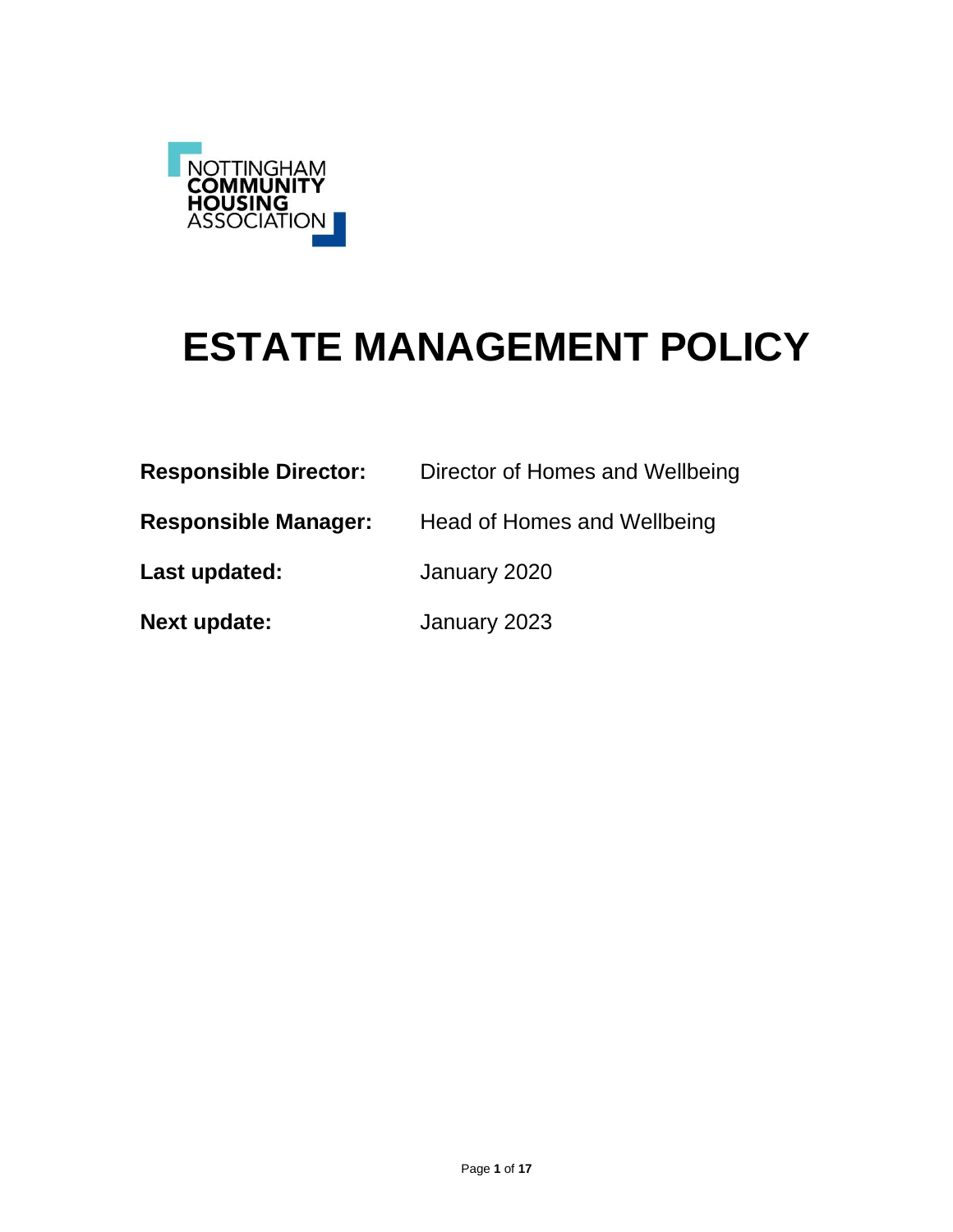#### **C6 Estate Management**

#### **Contents**

#### **1. Purpose**

1.1 NCHA is committed to ensuring that our estates are places where people want to live and feel safe by maintaining estates according to the 'Managing Your Estate' Service Standard

#### **2. Background**

- 2.1 This policy is intended to ensure the delivery of the Estate Management Service Standard.
- 2.2 Estate Management includes the following:

Scheme Management Services Cleaning Communal Areas (including within blocks of flats) Gardening Services Window Cleaning Removing Litter and Bulk Refuse Removing Graffiti Removing Abandoned Vehicles Untidy Gardens Dog roaming / fouling Requests to erect satellite dishes, sheds, external improvements Estate Inspections Repairs to Communal Areas Tenant Improvements Fire Safety Inspections

#### **3. References**

- 3.1 Abandoned Vehicle Procedure
- 3.2 NCHA Corporate Plan
- 3.3 Service Charge Policy
- 3.4 Estate Management Service Standards
- 3.5 Estate and Tenant Management Strategy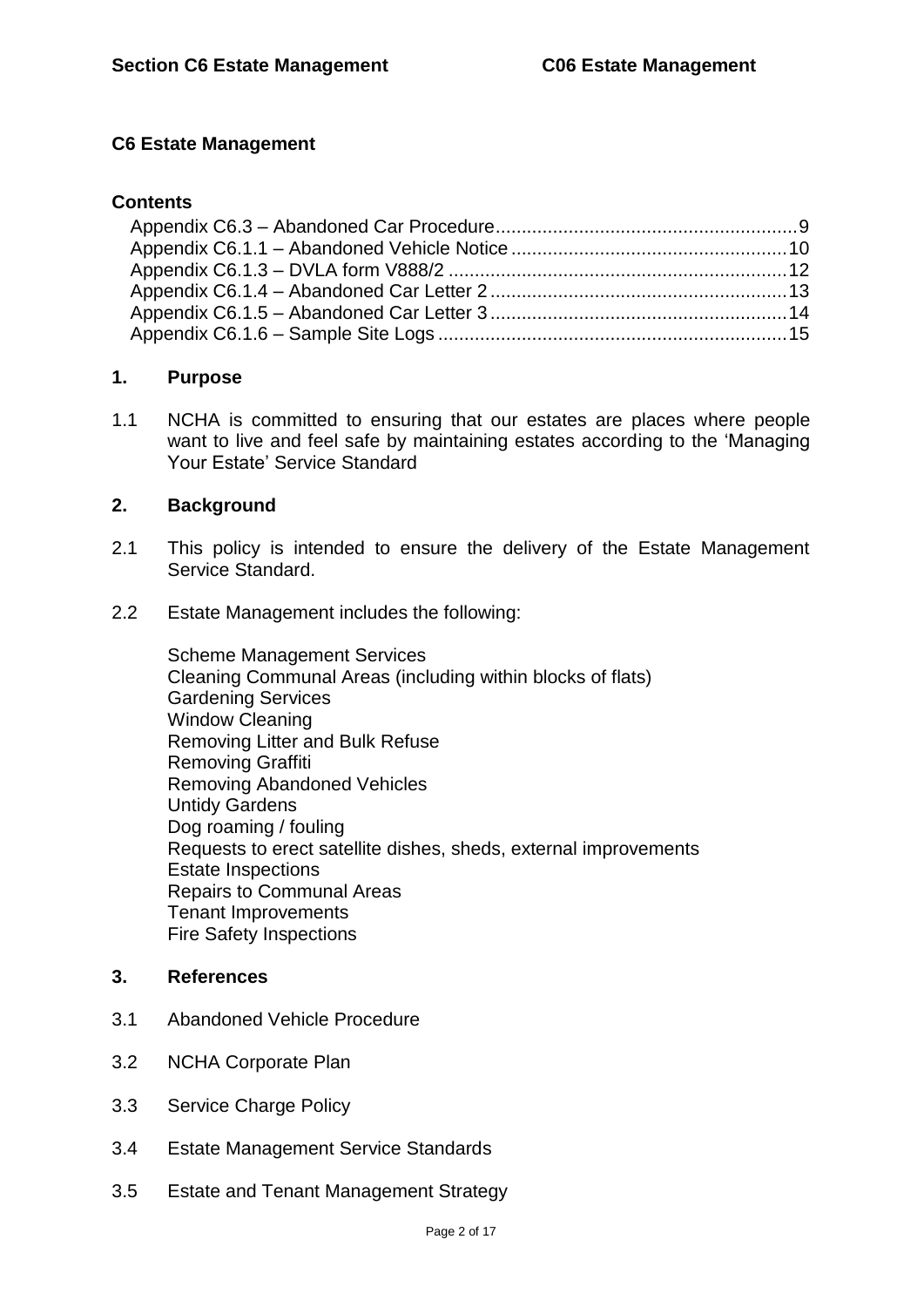- 3.6 Estate and Tenant Management DOP
- 3.7 Repairs Manual
- 3.8 Pets
- 3.9 Fire Risk Assessment Procedure
- 3.10 Estate Improvement Policy
- 3.11 Disposal of Goods Policy

#### **4. Risks**

4.1 The major risk that this policy aims to address is the potential failure to meet agreed service standards.

#### **5. Communal Services**

- 5.1 NCHA employs a number of Scheme Managers, and External Contractors, some of whom work on single estates whilst others work on a number of estates.
- 5.2 The cost of the Estate Management services are apportioned as per the Service Charge Policy and charged to tenants in the service charge.
- 5.3 The Scheme Manager's service operates in the main where NCHA have flats with internal or external areas. The Scheme Managers tasks will vary from site to site but cover the following:
	- Cleaning internal communal areas to flats
	- Cleaning external communal areas
	- Communal Gardening
	- Testing of fire equipment in communal blocks of flats
	- Reporting communal repairs
	- Litter picking
	- Graffiti
	- Liaison with customers and Leaseholders
	- Liaising with Housing Management staff
	- Liaising with Police Officers and Contractors
	- Sign posting customers and residents
	- Reporting tenancy breaches
	- Identify and reporting health and safety issues/concerns
- 5.4 Costs of communal cleaning are apportioned as per the service charge policy and charged to customers in the service charge.
- 5.5 Scheme Managers and Contractors work to an agreed cleaning specification and schedule.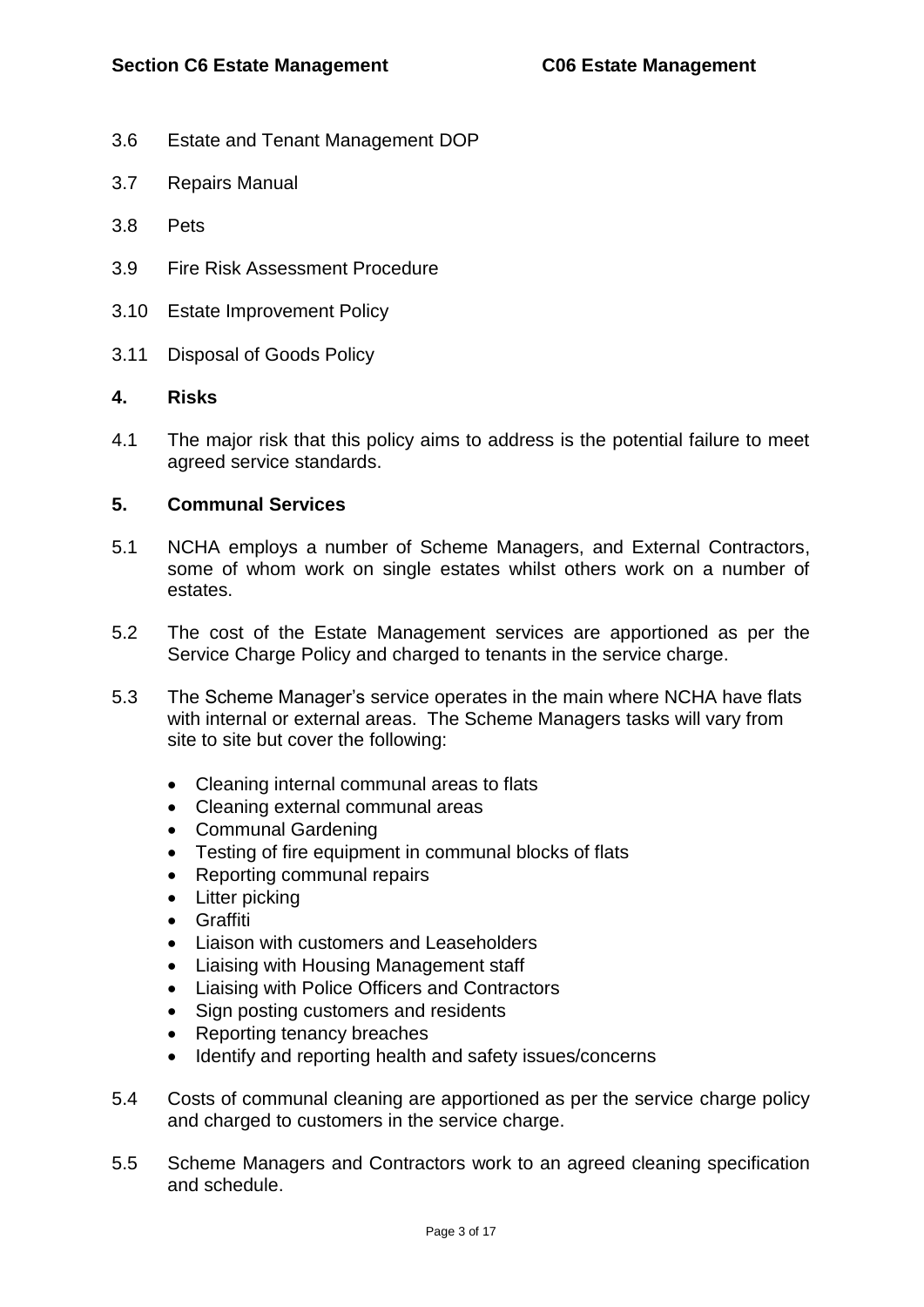5.6 Scheme Managers will record when they visit a block on their Total Mobile devices. The Scheme Managers cleaning schedules will also be made available for customers to view on the NCHA website and on electronic notice boards. Media portals will be up-dated to reflect changes to schedules.

#### **6. Communal Cleaning**

- 6.1 Communal areas which are not cleaned by Scheme Managers will be cleaned by contractors.
- 6.2 Costs of communal cleaning are apportioned as per the service charge policy and charged to customers, including Leaseholders, in the service charge.
- 6.3 Cleaning contractors work to an agreed cleaning specification.
- 6.4 Cleaning contractors are supervised by the Rents and Services team. NCHA will also utilise Local Residents, Community Voices, Scheme Managers and other NCHA employees to provide feedback to the Rents and Services team about cleaning standards.

#### **7. Gardening Services**

- 7.1 Gardening to estate communal areas is generally done by contractors who work to an agreed specification.
- 7.2 Gardening contractors are supervised by the Rents and Services team. NCHA will utilise Local Residents, Community Voices, Scheme Managers and other NCHA employees to provide feedback to the Rents and Services team about cleaning standards.
- 7.3 Costs of the gardening service are apportioned as per the Service Charge Policy and charged to customers, including Leaseholders, in the service charge.

#### **8. Window Cleaning**

- 8.1 Window cleaning to specified flats is carried out by contractors who work to an agreed specification.
- 8.2 Window cleaning contractors are supervised by Rents and Services team. NCHA will also utilise Local Residents, Community Voices, Scheme Managers and other NCHA employees to provide feedback to the Rents and Services team about cleaning standards.
- 8.3 Costs of the window cleaning service are apportioned as per the service charge policy and charged to customers, including Leaseholders, in the service charge.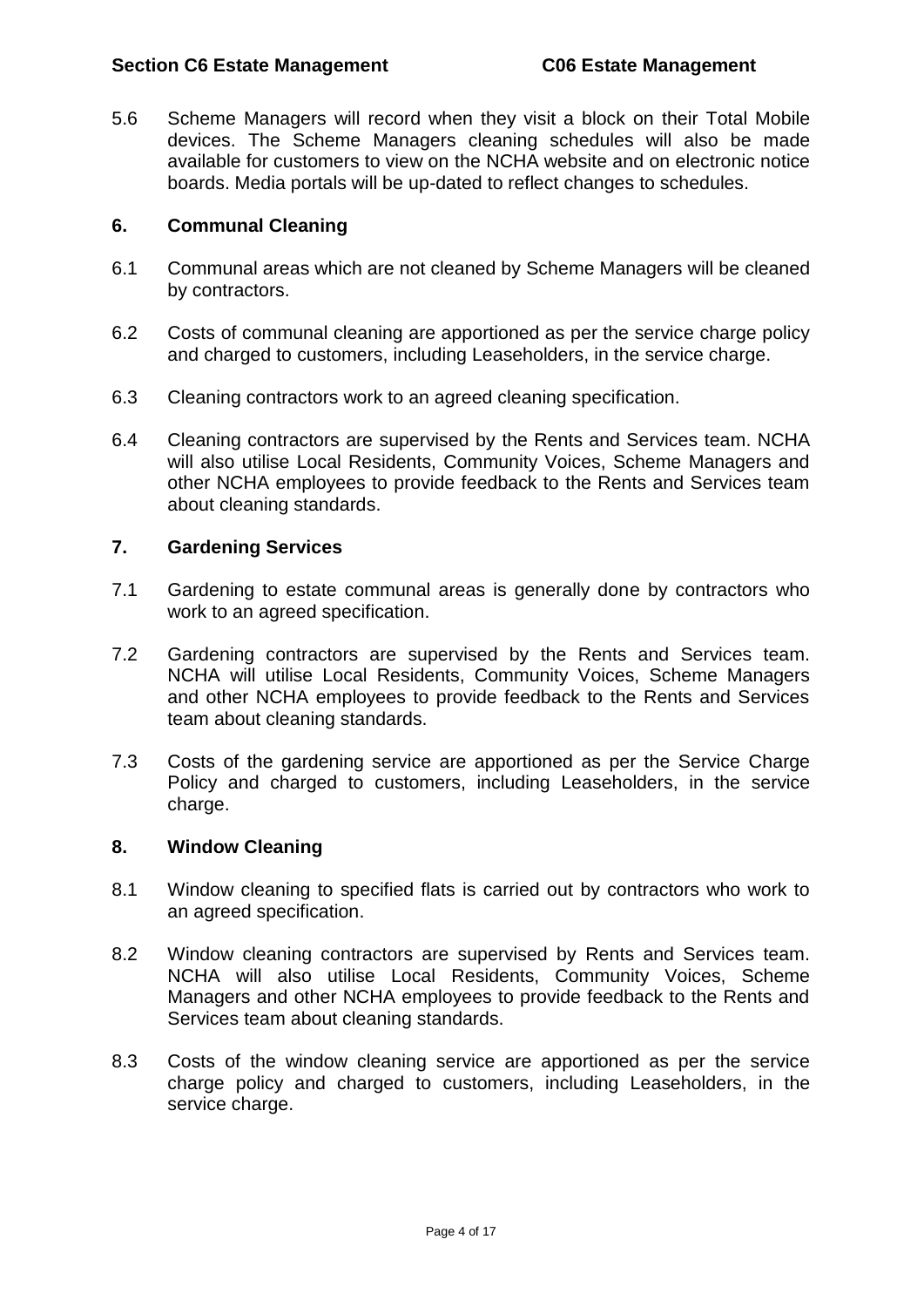#### **9. Removing Litter and Bulk Refuse**

- 9.1 Scheme Managers, and gardeners will visit estates at agreed intervals and litter pick communal areas.
- 9.2 Due to vehicle loading restrictions the Scheme Managers are unable to remove fly tipping on Estates. Where items that have been left and or fly tipping has been identified, the Scheme Manager will liaise with the Estate Officer to gauge if a customer has reported the item(s), for example to the Local Authority for removal. If the Scheme Manager or the Estate Officer has been unable to identify the person(s) who has left the item(s)/ fly tipping then an order will be raised for a contractor to clear the items.
- 9.3 Contractor clearance of fly tipping/ bulk rubbish is a rechargeable service and as such will be treated as so. If evidence is obtained that an individual is responsible for fly tipping or inappropriate use of the refuse storage area then that individual will be charged or pursued through the legal processes for the cost of the removal of the rubbish and/ or clean up of the area.
- 9.4 Scheme Managers and Estate Management staff can offer advice to customers and Leaseholders about the proper removal of unwanted bulk items.
- 9.5 NCHA staff will be aware of the different practices operated by different Local Authorities in respect of the removal of bulk refuse and be in a position to advise customers and Leaseholders. Some Local Authorities charge for removal, while some offer a free service to customers in receipt of benefits.

#### **10. Graffiti Removal**

- 10.1 Estate Services will use all available resources to comply with Service Standards for removing Graffiti, including Scheme Manager Services. Offensive graffiti will be removed within 24 hours of it being reported, but this will be subject to contractor availability.
- 10.2 Non-offensive graffiti will be removed within 28 days.

#### **11. Abandoned Vehicle Removal**

- 11.1 Reports of abandoned vehicles will be dealt with as per the Abandoned Vehicle Procedure (Appendix C6.3).
- 11.2 Where an unauthorised vehicle has been identified which is parked on NCHA land, Estate Services will serve a tort notice on the vehicle. Upon the expiry of the tort notice, if the owner has not been in contact with Estate Services and/ or not removed the vehicle, arrangements will be made to clear the vehicle from the land. It will be the responsibility of the owner to liaise directly with any 3 party/ contractor NCHA choses to instruct, for the return of the vehicle including the payment of any fees for the vehicles release.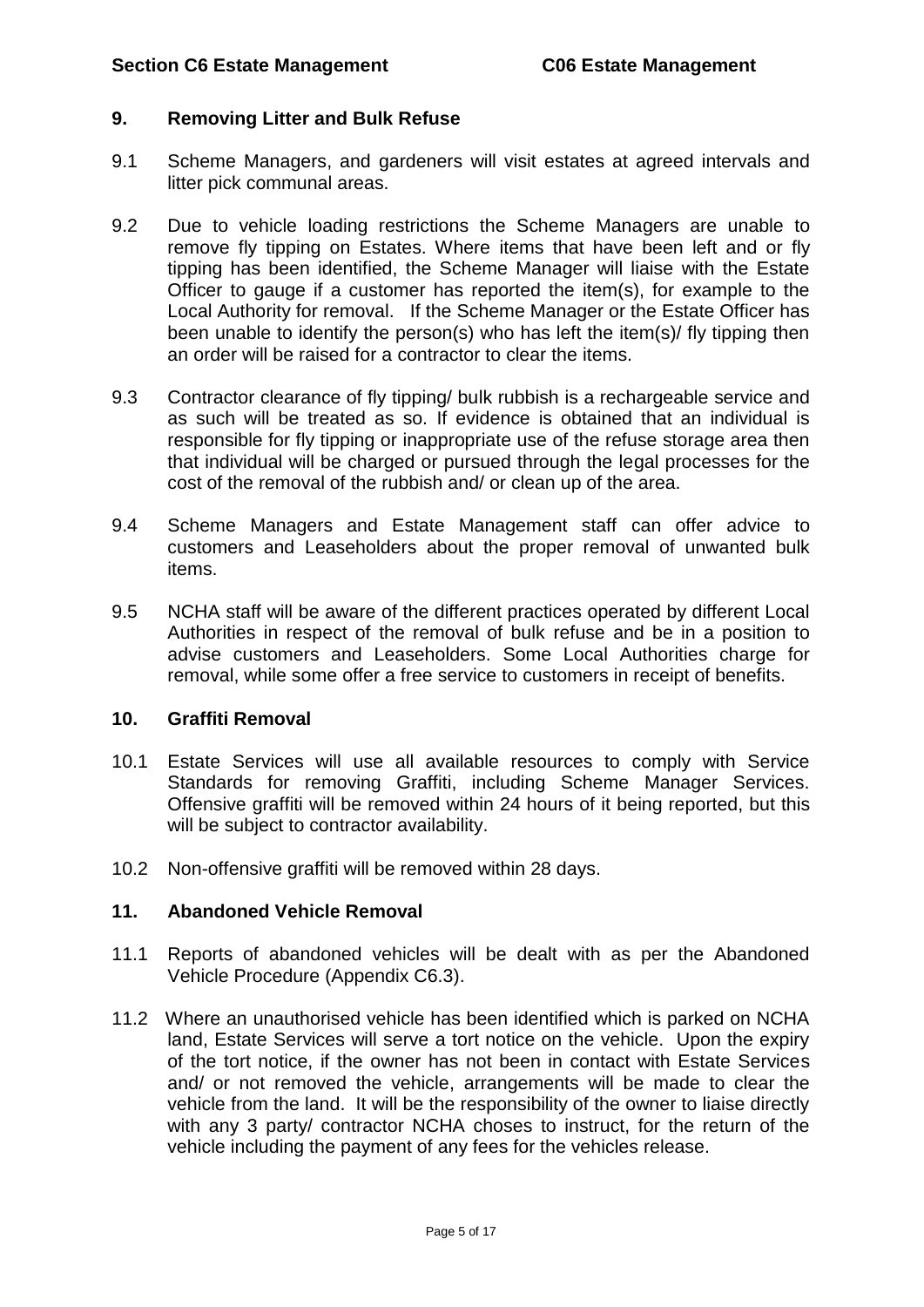#### **12. Untidy Gardens**

- 12.1 It is a customer's responsibility to keep the garden(s) to their home tidy and clear from rubbish, unwanted household items and strewn litter. Untidy gardens will be identified during estate inspections and by reports from neighbours and other sources.
- 12.2 If an untidy garden has been identified, which may be in breach of the tenancy terms and conditions the Estate Officer will inspect the garden within 10 working days. If there is a breach of tenancy conditions the Estate Officer will contact the tenant asking that the garden is tidied up.
- 12.3 If the garden is not brought up to standard further visits and contact will be made. If the tenant is able to carry out the remedial works and does not do so, a Notice of Seeking Possession quoting Ground 12 will be served.
- 12.4 If the tenant is elderly or has medical problems that makes gardening difficult, help and assistance should be given to find appropriate gardening services.

#### **13. Pets**

- 13.1 The tenancy contract terms and conditions state that tenants are required to obtain NCHA's written permission if they want to keep a pet. Requests will be replied to in 10 working days.
- 13.2 If there is an alleged breach of the tenancy conditions the Estate Officer will contact the pet owner within 10 working days, asking that the breach be remedied.
- 13.3 If the breach of tenancy conditions is not remedied, evidence will be requested from customers and residents and other sources to use against the offending tenant to prove a breach of tenancy. NCHA will instruct the customer to rehome the pet.
- 13.4 Retrospective permission to keep a pet will not be given, as it is clearly stated within the tenancy contract that written permission needs to be obtained first and conversations are held with the customer prior to sign up.

#### **14. Home Improvements**

- 14.1 NCHA Property Services and or the Development Department will, where appropriate, be consulted in response to tenant requests to erect Sheds/Greenhouses/Satellite Dishes and other external Improvements.
- 14.2 All requests are dealt with by Property Services within 10 days of receipt.
- 14.3 Tenants will be advised that they should obtain all current planning and building permissions from the appropriate authorities and that works are carried out by a suitably qualified trade person to a professional standard with evidence being provided as required by Property Services.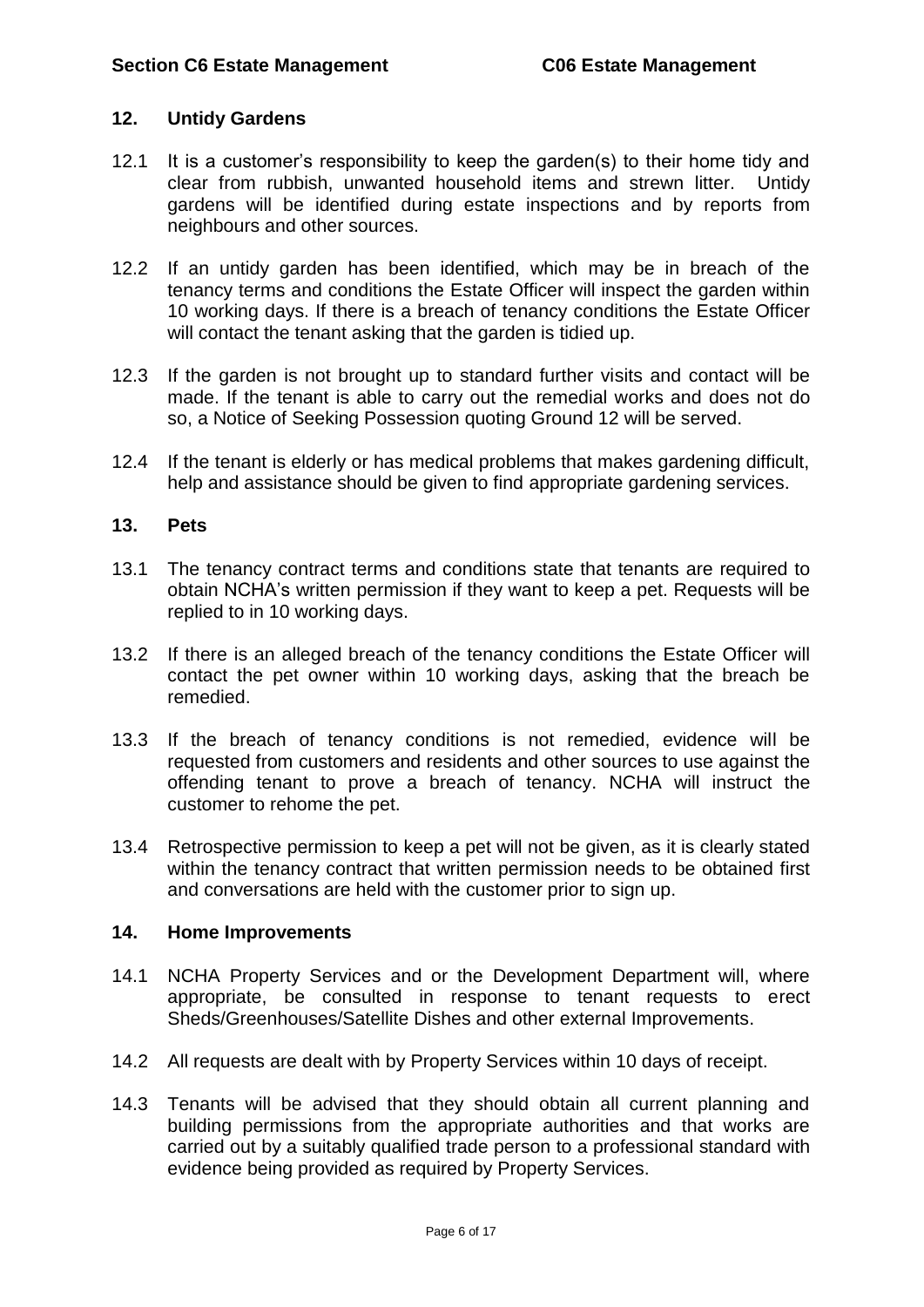#### **15. Estate Inspections**

- 15.1 Estates are inspected by either a Scheme Manager or an Estate Officer. Scheme Managers who attend a particular site will take the primary responsibility for inspecting it during their scheduled visits. Estate Officers will carryout an Estate Inspection where Scheme Managers do not attend the location on a yearly basis. Estate Officers may be accompanied by a Technical Inspector on some visits. If a business case is made for more frequent visits then this will be planned in to the Estate Officers schedules. This does not include properties that are dispersed i.e. do not form a cluster.
- 15.2 The Estate Officer's estate inspection schedules will be posted on to the NCHA website and electronic notice boards annually.
- 15.3 The Estate Inspection service will cover checking standards of communal cleaning, gardening, services provided by other agencies such as street cleaning and issues such as communal repairs and reporting Health and Safety issues in communal areas. Untidy gardens and tenant disrepair will also be noted.
- 15.4 Actions resulting from an estate inspection will be logged via Total Mobile devices.
- 15.5 Details of Estate Inspection schedules may also be published through other media sources on a periodic basis.
- 15.6 Manual Noticeboards The Resident Involvement Team will send out hard copies upon request of the Scheme Managers visits and Estate Officers annual estate inspections to the Community Voices.

#### **16. Repairs to Communal Areas**

- 16.1 Repairs to communal areas can be identified and reported by tenants, Leaseholders, Scheme Managers, Estate Officers and Assistants, and Technical Inspectors at estate inspections or during any other time as and when they are identified.
- 16.2 Repairs are assigned a priority and carried out in the agreed timescales.
- 16.3 Some repairs to communal areas may be charged to the service charge as per the service charge policy.

#### **17. Services Provided by Management Companies**

- 17.1 On some mixed Tenure Estates communal services can be provided by a Management Company.
- 17.2 NCHA will obtain the service specification, service charge budget and accounts from the Management Company, to be made available for Tenants and Residents.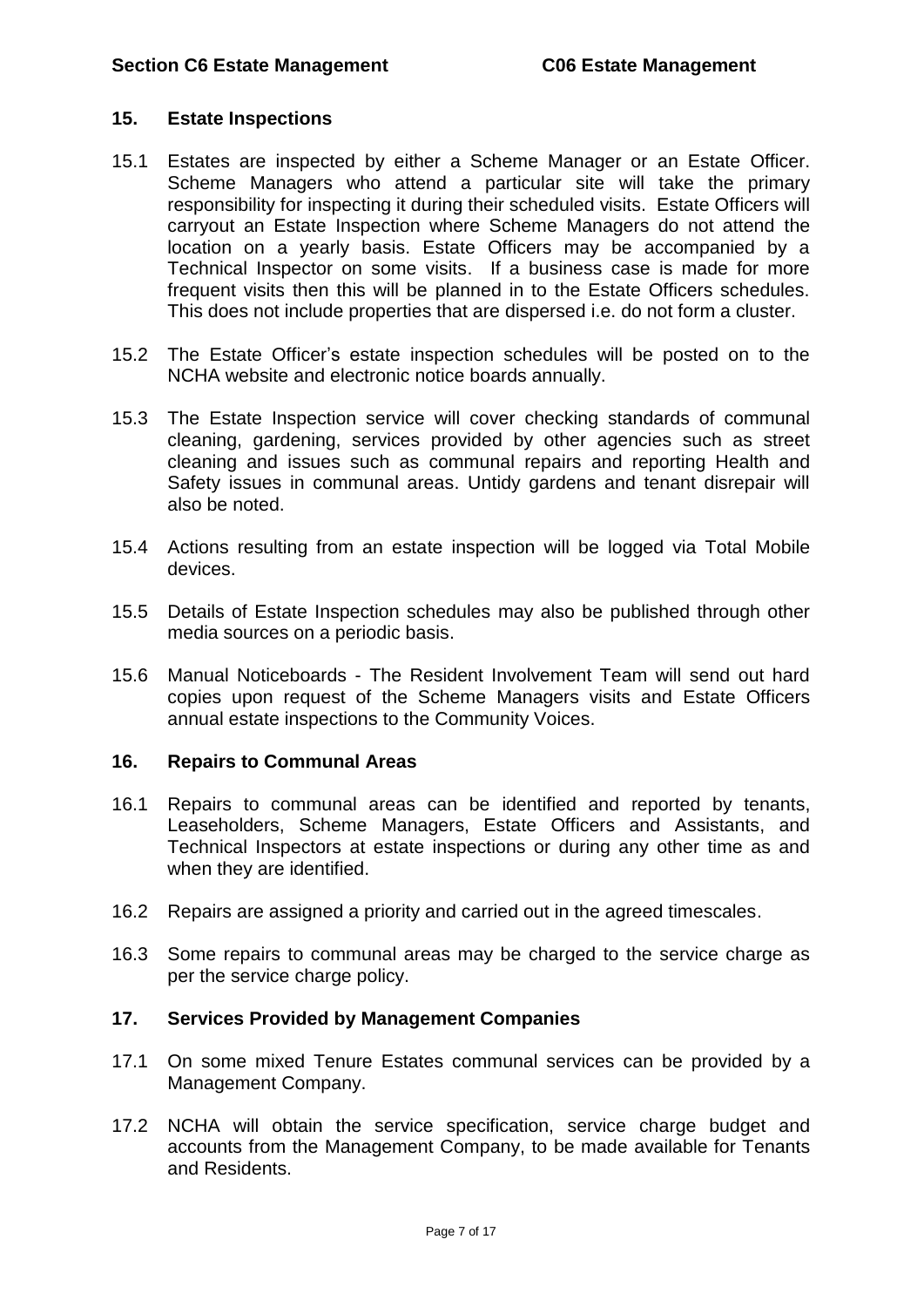17.3 If the service provided does not meet agreed standards representations will be made to the Management Company in order to improve performance.

#### **18. Bench Marking**

18.1 NCHA will ensure that its services are compared to others in terms of price and quality, to ensure value for money and good quality services.

#### **19. Infestations**

- 19.1 In all cases of pest infestation NCHA will seal any access routes into the structure of the property that for example, may be allowing rodent infestations but the actual pest control is the responsibility of the tenant. If the infestation was caused due to a delay in property repairs or normal deterioration of the property NCHA will pay to eliminate the infestation.
- 19.2 Tenants reporting infestations including Rats, Mice, Bees, Wasps, Ants, Squirrels etc., should be advised to contact their Environmental Health Department who should be able to advise about the appropriate services to tackle the infestation.

#### **20. Community Development**

20.1 NCHA will assist and support tenants, Leaseholders and community groups to deal with local community issues such as street cleaning, crime, road safety etc.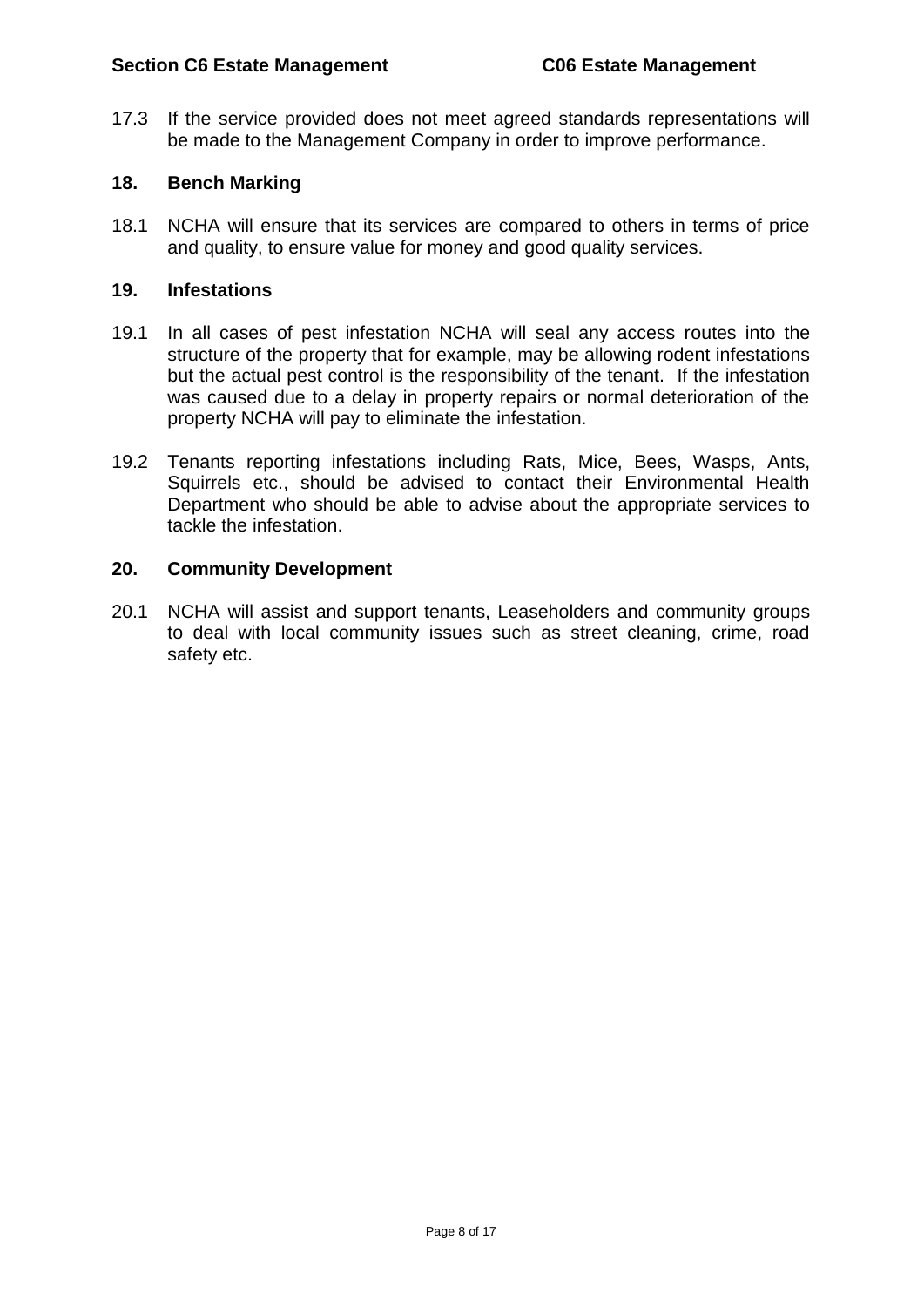# <span id="page-8-0"></span>**Appendix C6.3 – Abandoned Car Procedure**

When following this procedure each stage must be recorded with photographs, dates and copies of correspondence.

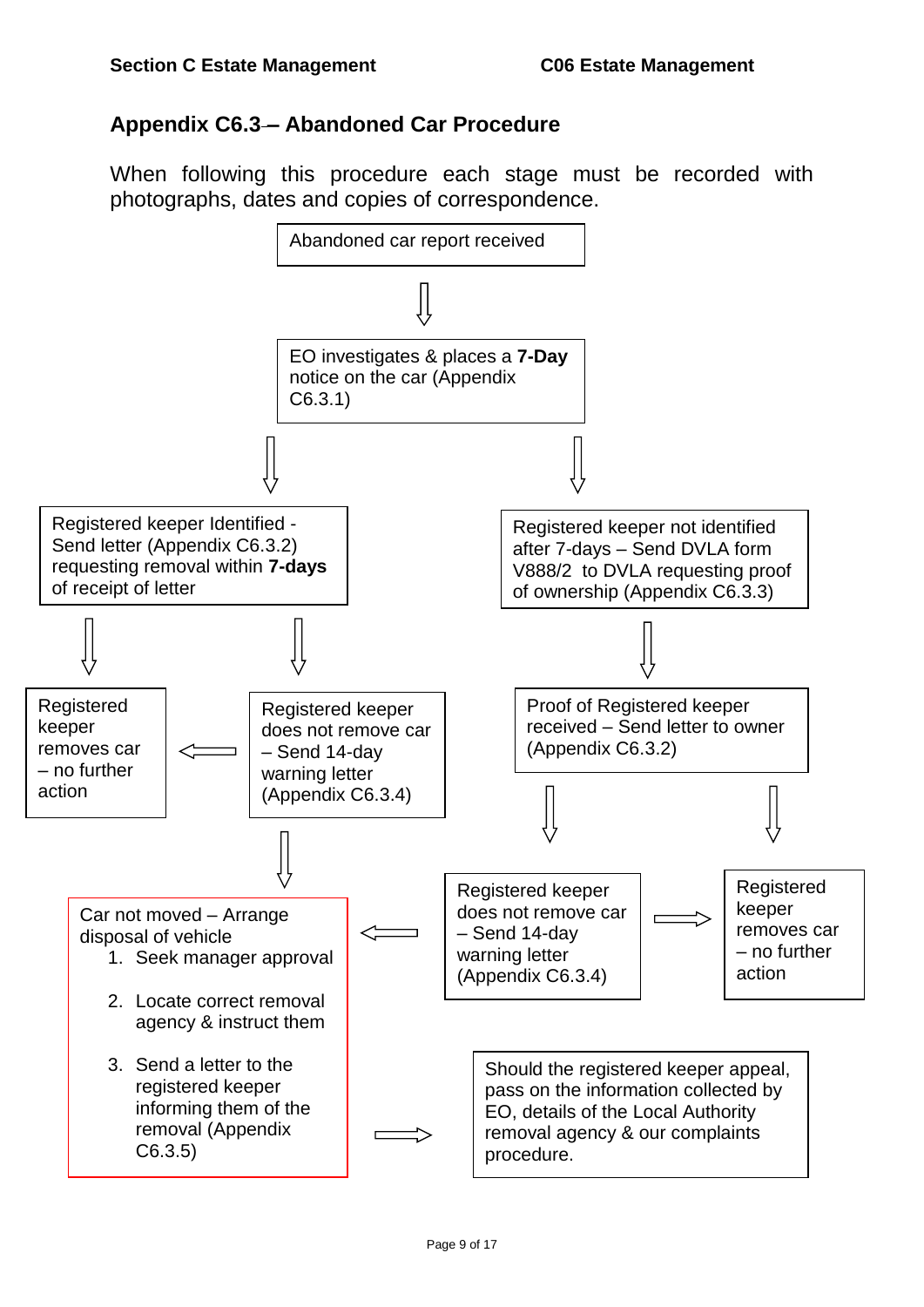

# <span id="page-9-0"></span>**Appendix C6.1.1 – Abandoned Vehicle Notice**

# **NOTICE ABANDONED VEHICLE**

NOTTINGHAM COMMUNITY HOUSING ASSOCIATION 12-14 Pelham Road, Sherwood Rise, Nottingham NG5 1AP TEL: 0800 0138 555

Vehicles must be taxed and roadworthy to be parked in NCHA car parks. The following unauthorised vehicle is parked illegally.

Car Registration number \_\_\_\_\_\_\_\_\_\_\_\_\_\_\_\_\_\_

On \_\_\_\_\_\_\_\_\_\_\_\_\_ Month \_\_\_\_\_\_\_\_\_\_\_\_ year \_\_\_\_\_\_\_\_\_\_\_

## **Please remove this vehicle within 7 days.**

Please note: Any costs involved in the removal of the vehicle will be passed on to the vehicle owner.

## FOR FURTHER INFORMATION CONTACT

**NOTTINGHAM COMMUNITY HOUSING ASSOCIATION** 12-14 Pelham Road, Sherwood Rise, Nottingham NG5 1AP TEL: 0800 0138 555

Estates Officer \_\_\_\_\_\_\_\_\_\_\_\_\_\_\_\_\_\_\_\_\_\_\_\_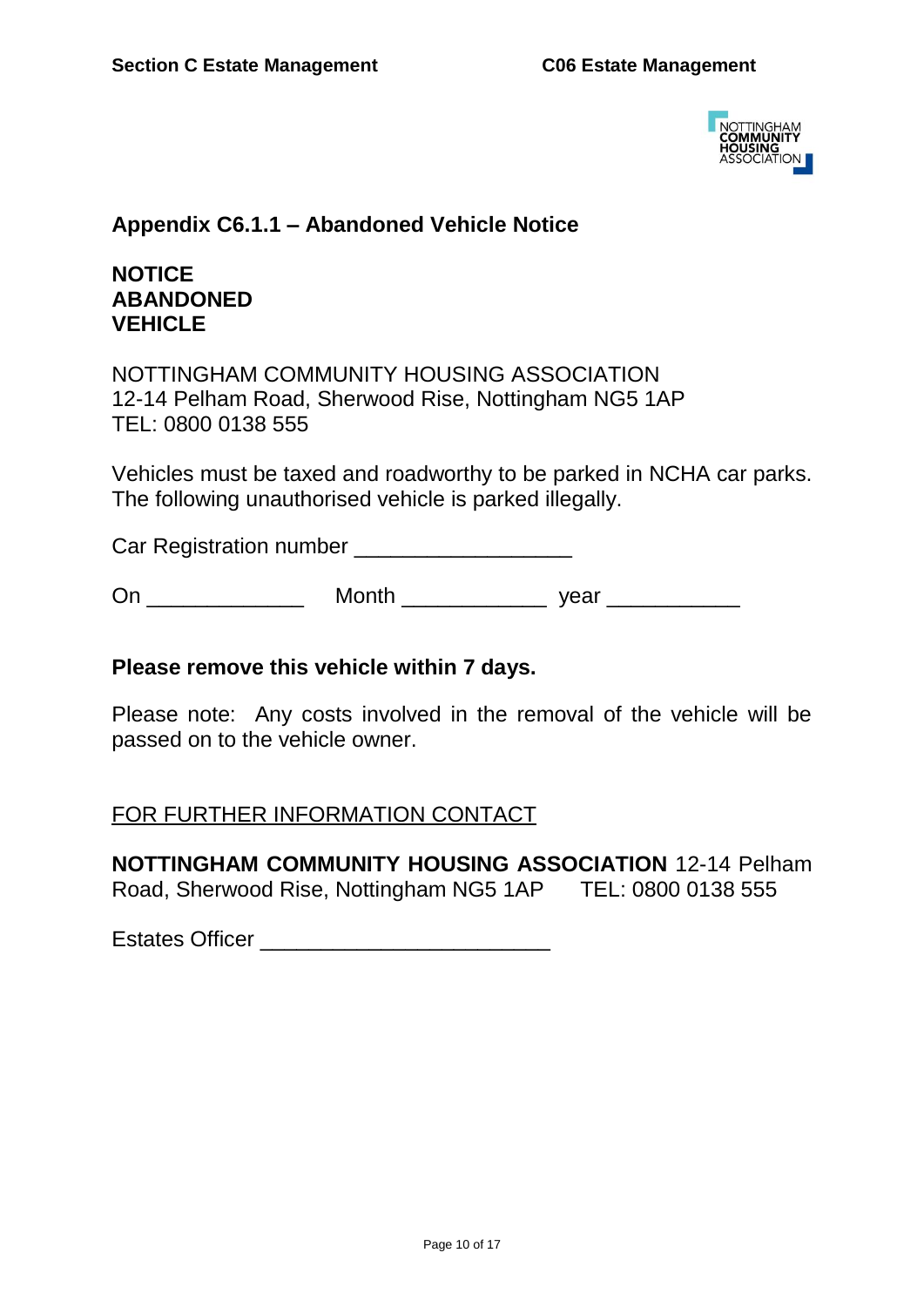# **Appendix C6.1.2 – Abandoned Car Letter**

Our Ref:

Date:

Dear

# **Abandoned Car**

It has been brought to my attention that you are the registered keeper of an abandoned car at ……………………….. registration number …………………….

Will you please make arrangements to remove the car **WITHIN SEVEN DAYS**. Please contact your Estate Officer………………………….at the above address, on Tel: 0800 0138555 to discuss this matter.

Yours sincerely

Estate Officer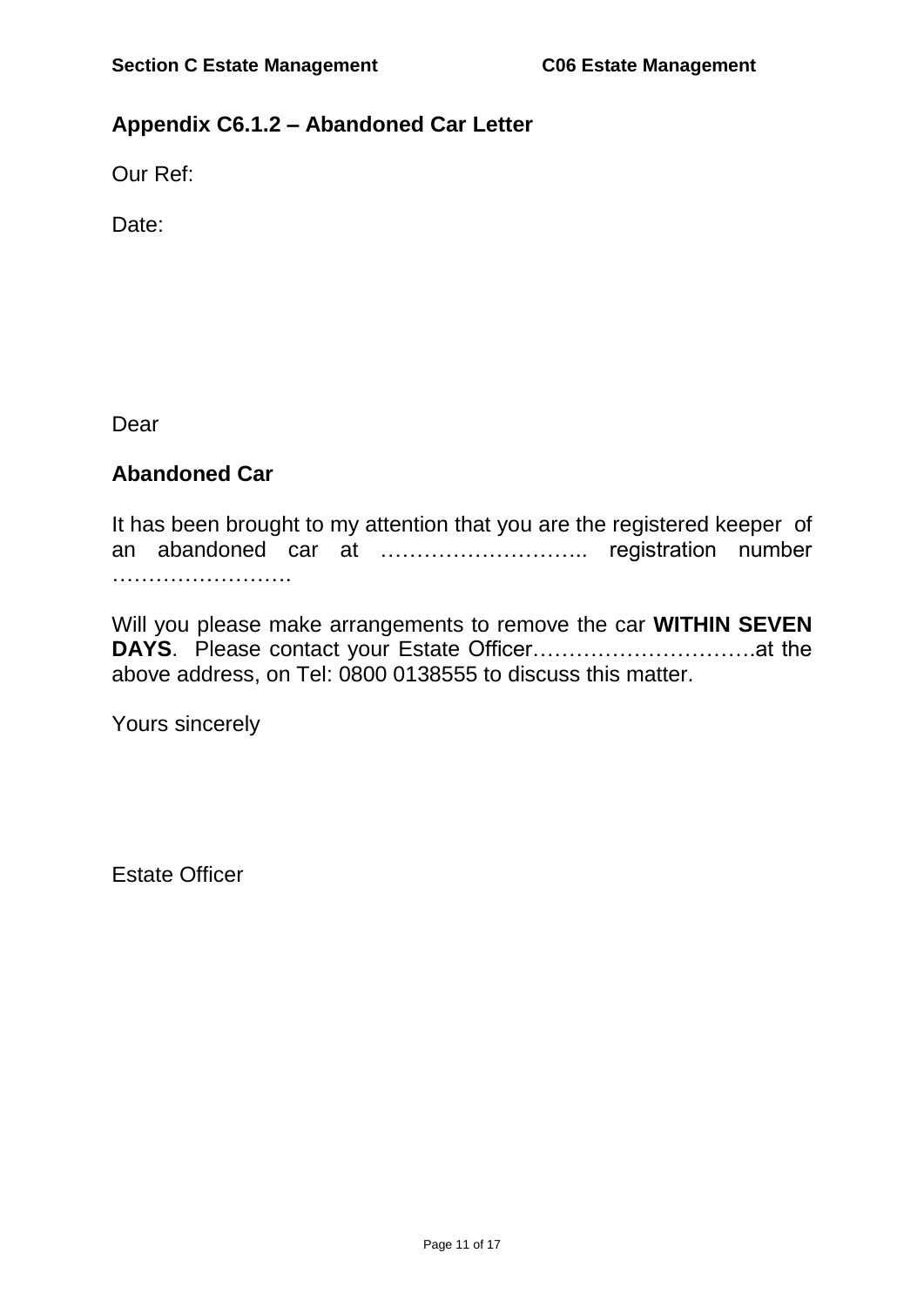# <span id="page-11-0"></span>**Appendix C6.1.3 – DVLA form V888/2**

To request information from the DVLA about who is the registered keeper of the car, please print out and complete DVLA form V888/2, [available from the gov.uk website.](https://www.gov.uk/government/uploads/system/uploads/attachment_data/file/206701/V888x2.pdf)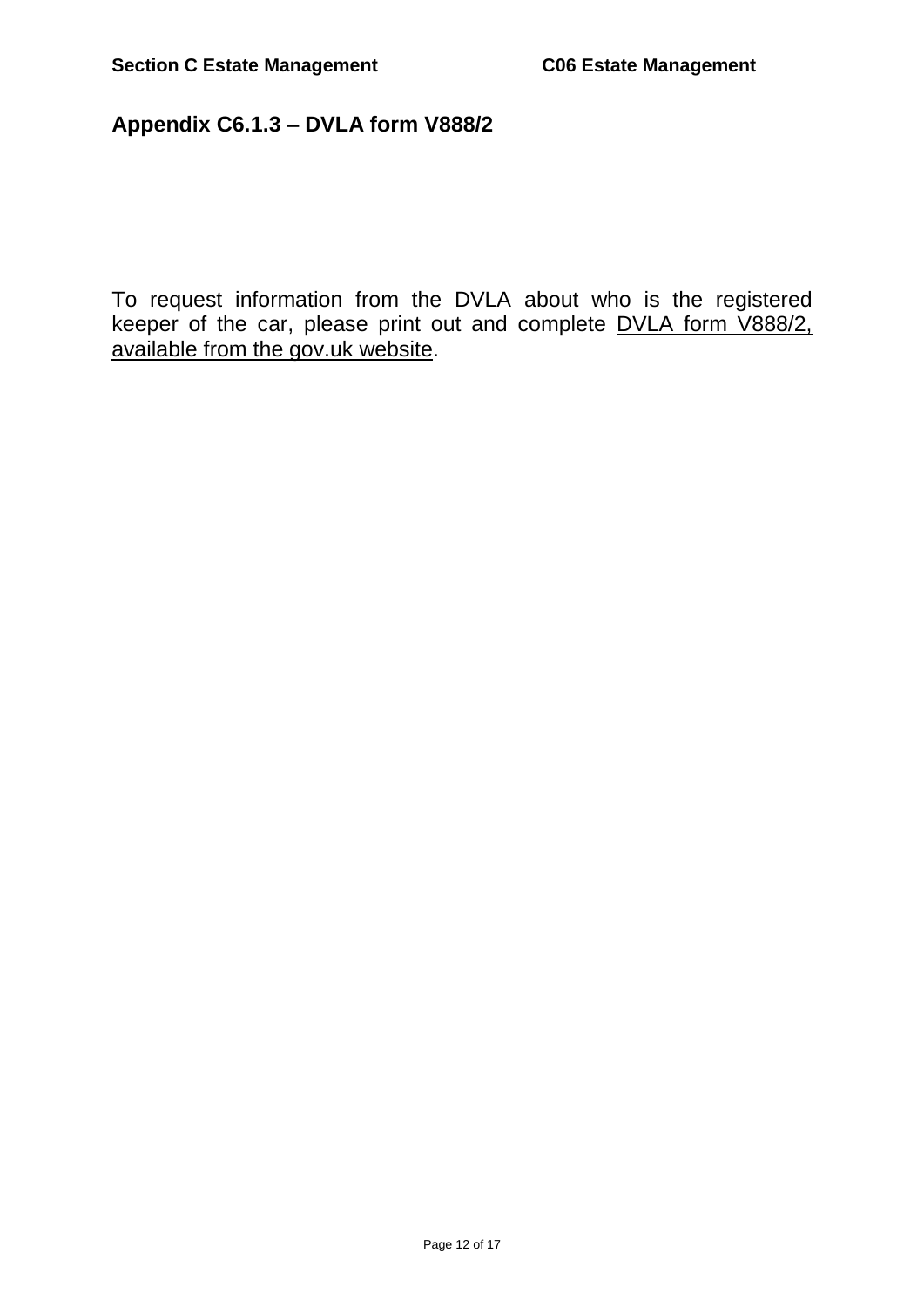# <span id="page-12-0"></span>**Appendix C6.1.4 – Abandoned Car Letter 2**

Our Ref:

Date:

Dear

## **Re: Abandoned Car**

Further to my letter dated ……………… I note that the abandoned car at ………………………., registration number …………………….. has still not yet been removed by you.

If the car is not removed **WITHIN THE NEXT 14 DAYS,** NCHA will remove the car and it will be scrapped. Any charges incurred by NCHA will be passed on to yourself for payment.

Please contact your Housing Management Officer …………………………at the above address Tele: 0800 0138 555 to discuss your intentions.

Yours sincerely

Estate Officer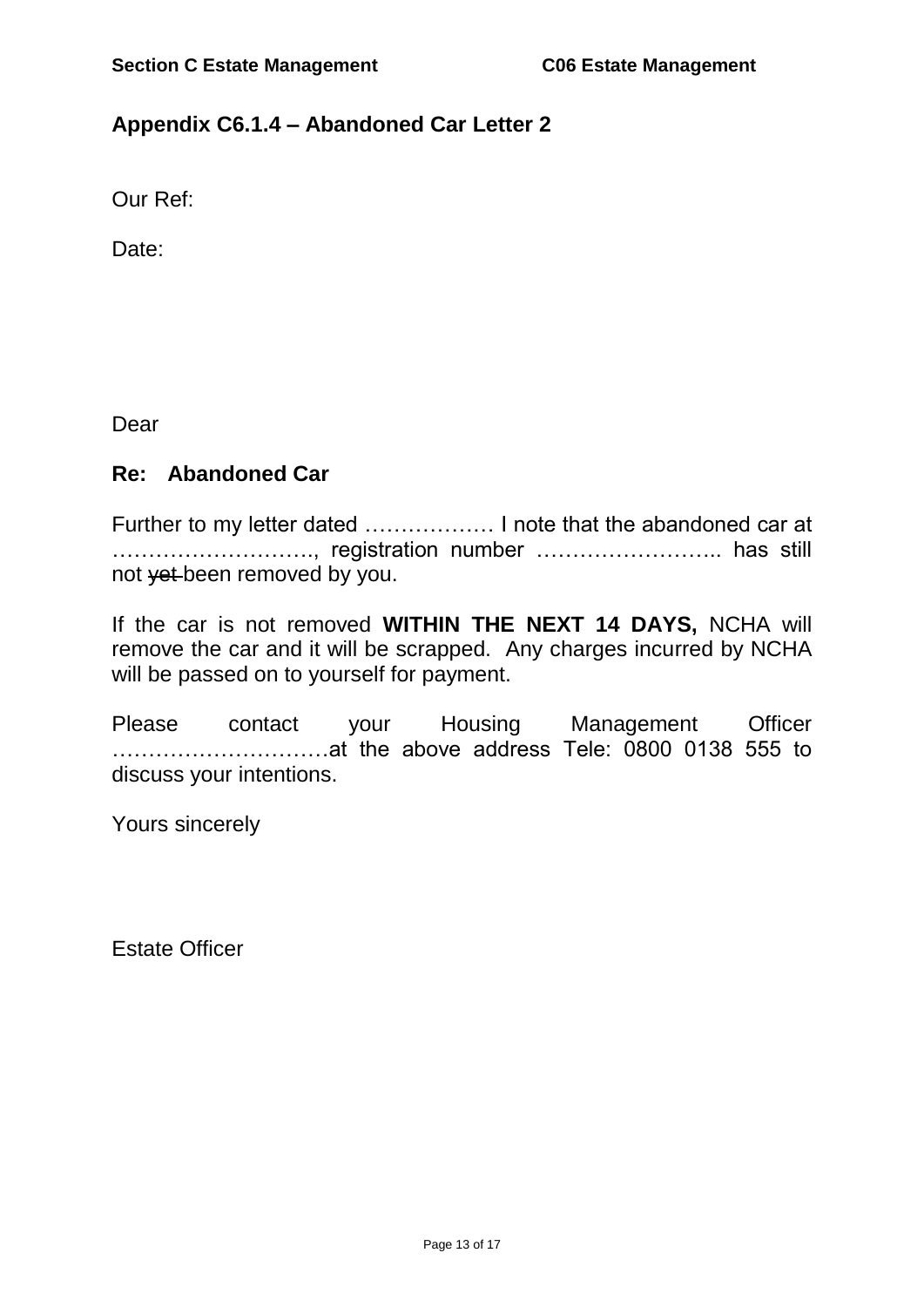# <span id="page-13-0"></span>**Appendix C6.1.5 – Abandoned Car Letter 3**

Our Ref:

Date:

Dear

### **Re: Abandoned Car**

It has been reported that a car which is registered in your ownership has been abandoned at …………………………..

A 7 day notice requesting its removal has been placed on the car and you have been written to and given notice to remove it.

The car has still not been removed and I have therefore authorised its removal.

You will be charged for the cost of the removal.

Yours sincerely

Estate Officer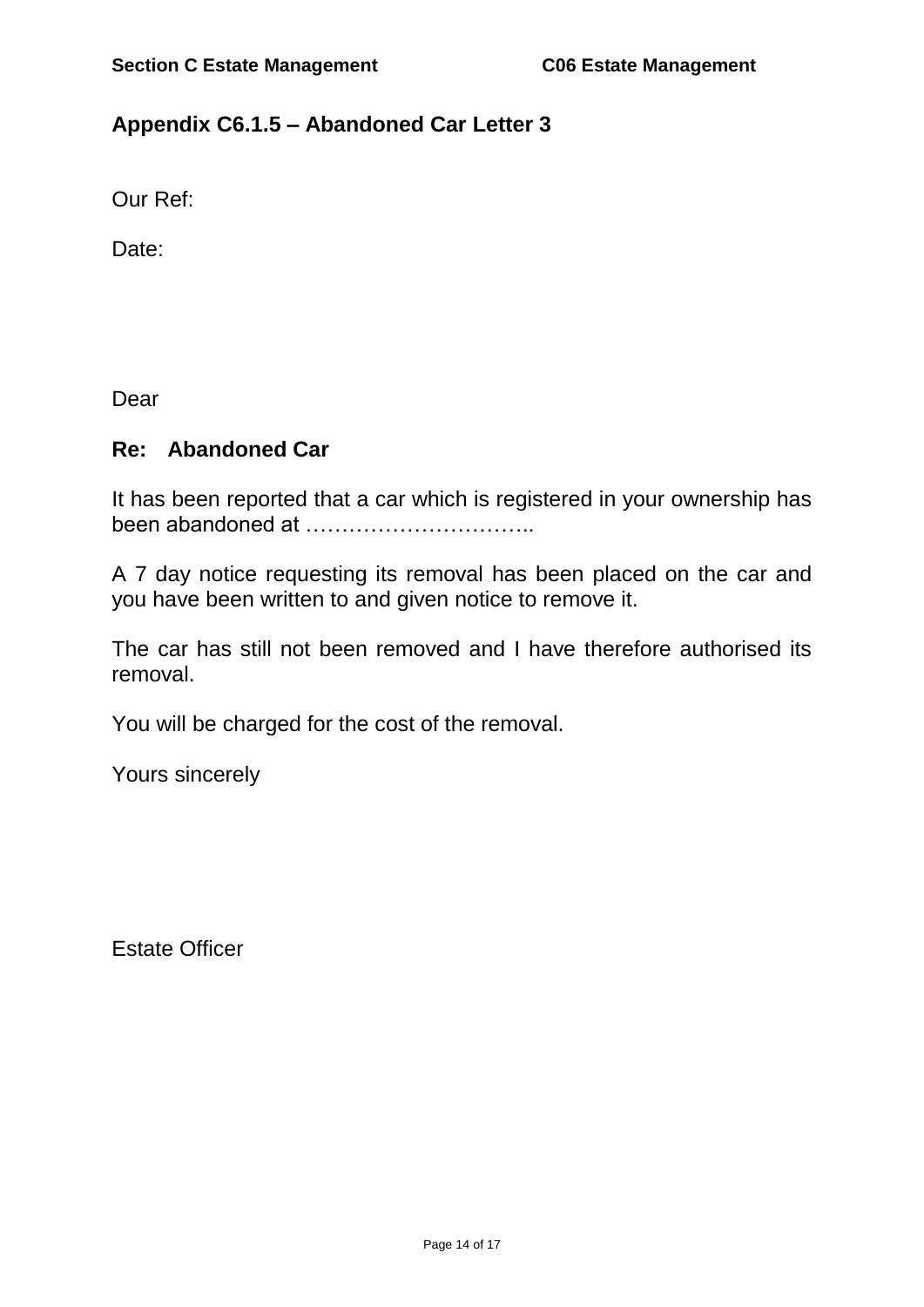

# **Appendix C6.1.6 – Sample Site Logs**

# **CLEANING LOG**

# **Scheme:**

# **Date:**

<span id="page-14-0"></span>

| <b>Task</b>                   | Satisfactory             |        |                    | <b>Action Taken</b> | <b>Comments</b> |
|-------------------------------|--------------------------|--------|--------------------|---------------------|-----------------|
|                               | N/A                      | Yes    | <b>No</b>          |                     |                 |
| Litter Internal & External    | $\overline{\phantom{a}}$ | $\Box$ | $\Box$             |                     |                 |
| <b>Bin Stores</b>             | $\overline{\phantom{a}}$ | $\Box$ | $\Box$             |                     |                 |
| <b>Letter Boxes</b>           | $\Box$                   | $\Box$ | $\Box$             |                     |                 |
| Paintwork                     | $\Box$                   | $\Box$ | $\Box$             |                     |                 |
| Carpets                       | $\Box$                   | $\Box$ | $\Box$             |                     |                 |
| <b>Vinyl Flooring</b>         | $\Box$                   | $\Box$ | $\Box$             |                     |                 |
| <b>Internal Windows</b>       | $\Box$                   | $\Box$ | $\Box$             |                     |                 |
| <b>External Windows</b>       | $\Box$                   | $\Box$ | $\Box$             |                     |                 |
| <b>Skirting and Handrails</b> | $\Box$                   | $\Box$ | $\Box$             |                     |                 |
| Signed:                       |                          |        | <b>Print Name:</b> |                     |                 |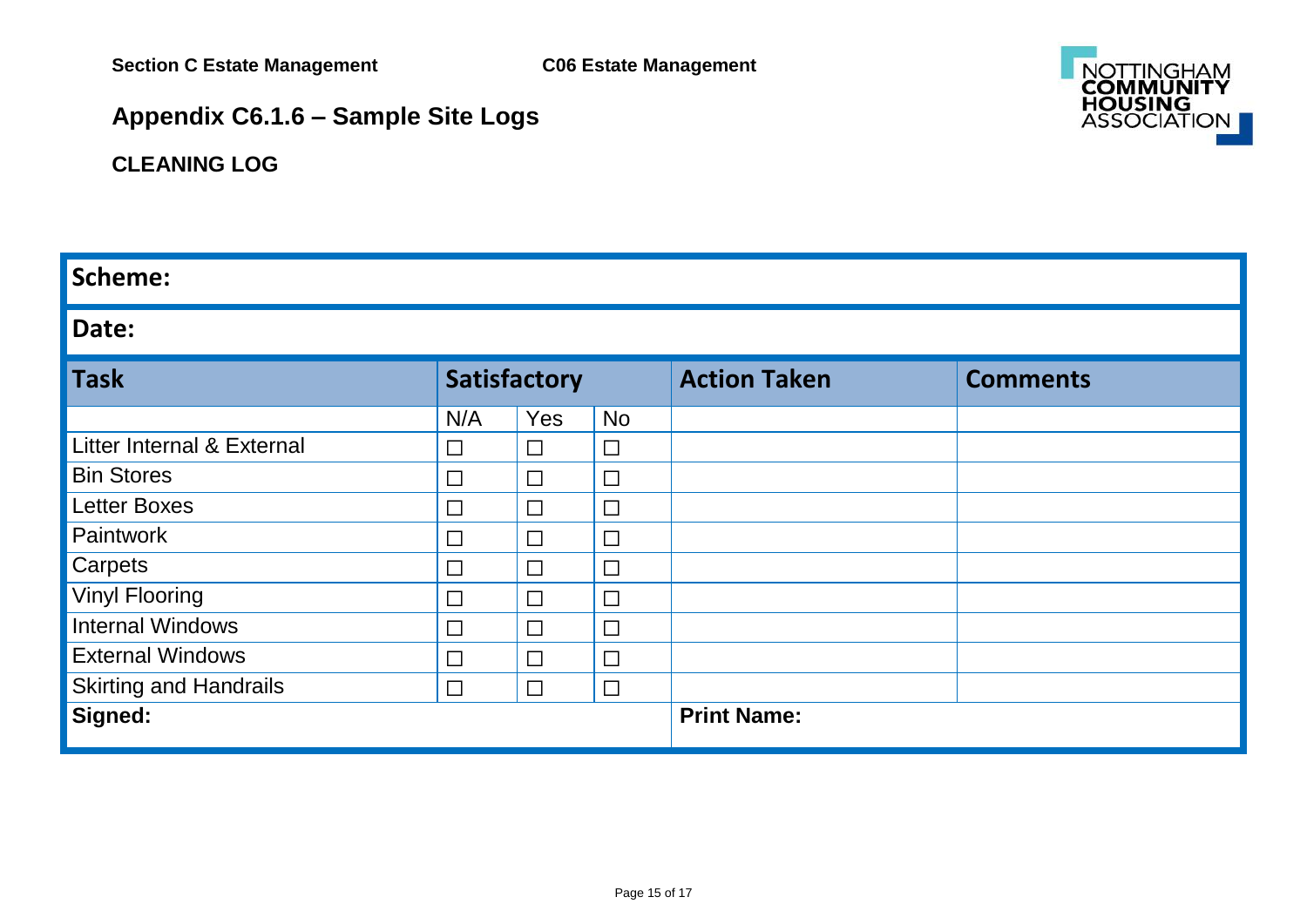# **EXTERNAL CHECKS**

| Scheme:                                |                     |            |           |                     |                     |           |                 |  |  |
|----------------------------------------|---------------------|------------|-----------|---------------------|---------------------|-----------|-----------------|--|--|
| Date:                                  |                     |            |           |                     |                     |           |                 |  |  |
| <b>Task</b>                            | <b>Satisfactory</b> |            |           | <b>Action Taken</b> | Photograph<br>taken |           | <b>Comments</b> |  |  |
|                                        | N/A                 | <b>Yes</b> | <b>No</b> |                     | Yes                 | <b>No</b> |                 |  |  |
| <b>General Landscaping</b>             | $\Box$              | $\Box$     | $\Box$    |                     | $\Box$              | $\Box$    |                 |  |  |
| <b>Grassed Areas</b>                   | $\Box$              | $\Box$     | $\Box$    |                     | $\Box$              | $\Box$    |                 |  |  |
| <b>Litter External inc. Bin Stores</b> | $\Box$              | $\Box$     | $\Box$    |                     | $\Box$              | $\Box$    |                 |  |  |
| <b>Car Park</b>                        | $\Box$              | $\Box$     | $\Box$    |                     | $\Box$              | $\Box$    |                 |  |  |
| <b>Boundary Wall &amp; Fencing</b>     | $\Box$              | $\Box$     | $\Box$    |                     | $\Box$              | $\Box$    |                 |  |  |
| <b>Building Guttering &amp; Roof</b>   | $\Box$              | $\Box$     | $\Box$    |                     | $\Box$              | $\Box$    |                 |  |  |
| <b>Building Brickwork</b>              | $\Box$              | $\Box$     | $\Box$    |                     | $\Box$              | $\Box$    |                 |  |  |
| Abandoned vehicles                     | $\Box$              | $\Box$     | $\Box$    |                     | $\Box$              | $\Box$    |                 |  |  |
| <b>Play Areas</b>                      | $\Box$              | $\Box$     | $\Box$    |                     | $\Box$              | $\Box$    |                 |  |  |
| <b>Footpaths and Pumping Stations</b>  | $\Box$              | $\Box$     | $\Box$    |                     | $\Box$              | $\Box$    |                 |  |  |
| <b>CCTV</b>                            | $\Box$              | $\Box$     | $\Box$    |                     | $\Box$              | $\Box$    |                 |  |  |
| Signed:                                |                     |            |           | <b>Print Name:</b>  |                     |           |                 |  |  |